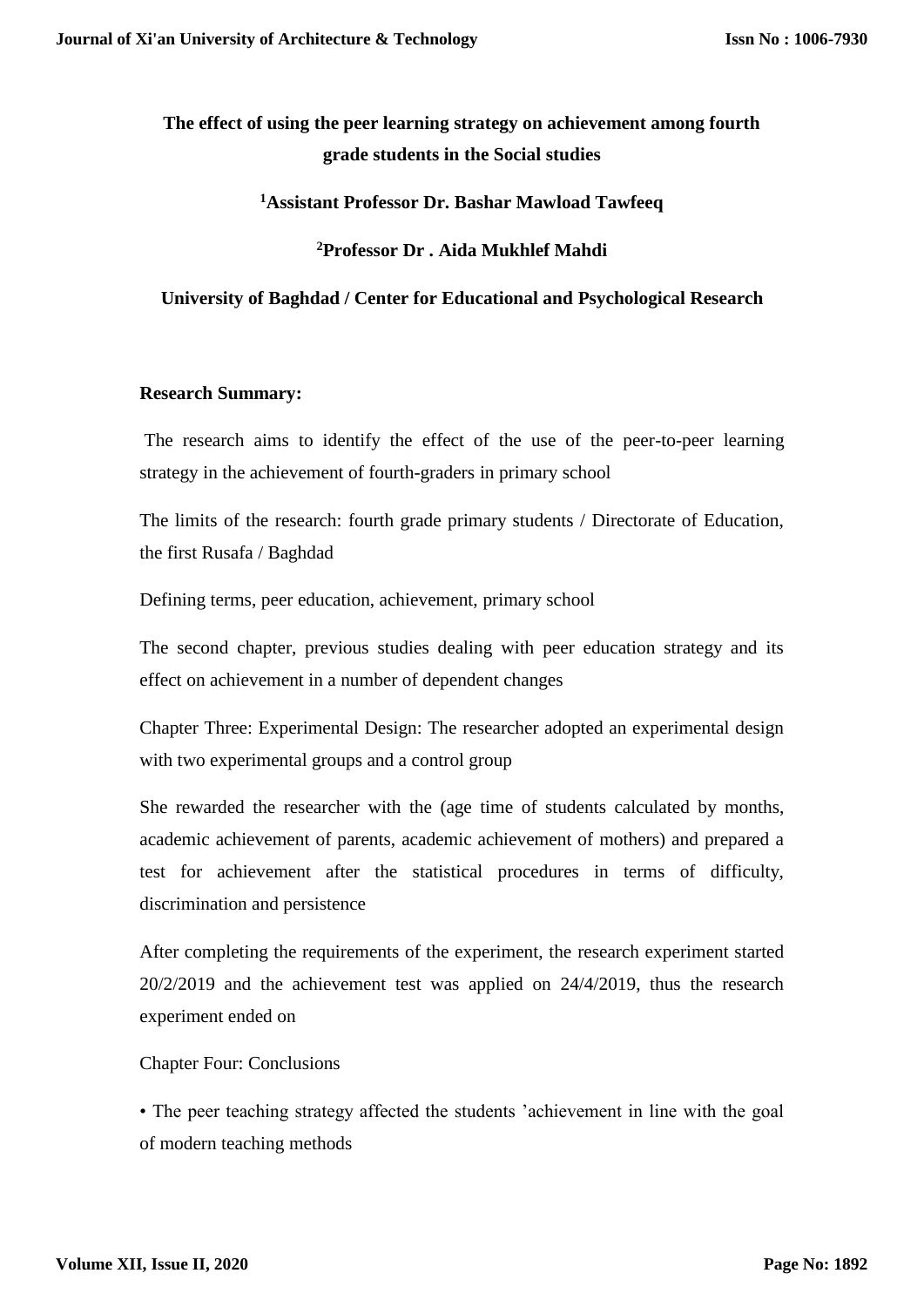Recommendations: The necessity of introducing a peer education strategy in the modern curricula of primary schools because of its importance to raise the scientific level of students.

Suggestions: - Conducting a study similar to the current one at intermediate or intermediate stage.

The first chapter introduces research

#### 1: 1 research problem

The development of societies and the spread of knowledge has led to the use of various methods and modern strategies for teaching, but most teachers of social subjects in primary schools do not want to use modern methods and methods of teaching, they do not believe that the old teaching methods increase knowledge and that the student at this stage needs to store and preserve the facts No to presenting opinions and dialogues (Saada, 2003: 71) and this led to a problem

Educators and educators have worked and many conferences have been held to solve this problem, but most solutions and recommendations have not been taken (Al-Azzawi, 1985: p. 1) that the teacher's use of modern methods and strategies makes the lesson vital and not boring and therefore leads to a high level of achievement for them because these methods confirm Students should participate in the lesson and encourage them to be positive and that the follower to teach social studies in the fourth primary class notes that some need a teacher and summarize the material and teach it a step by step, and this causes an effort on and overwork for this, so the researcher's art is using a strategy that achieves S some aspects of learning within the limits of specific material and human capabilities, which is the peer-to-peer learning strategy and its effect on their achievement. Such strategies that are part of cooperative learning are necessary for the influence of students who have higher knowledge on their peers, working together, performing tasks, and solving problems with each other.

2: 1 Importance of Research: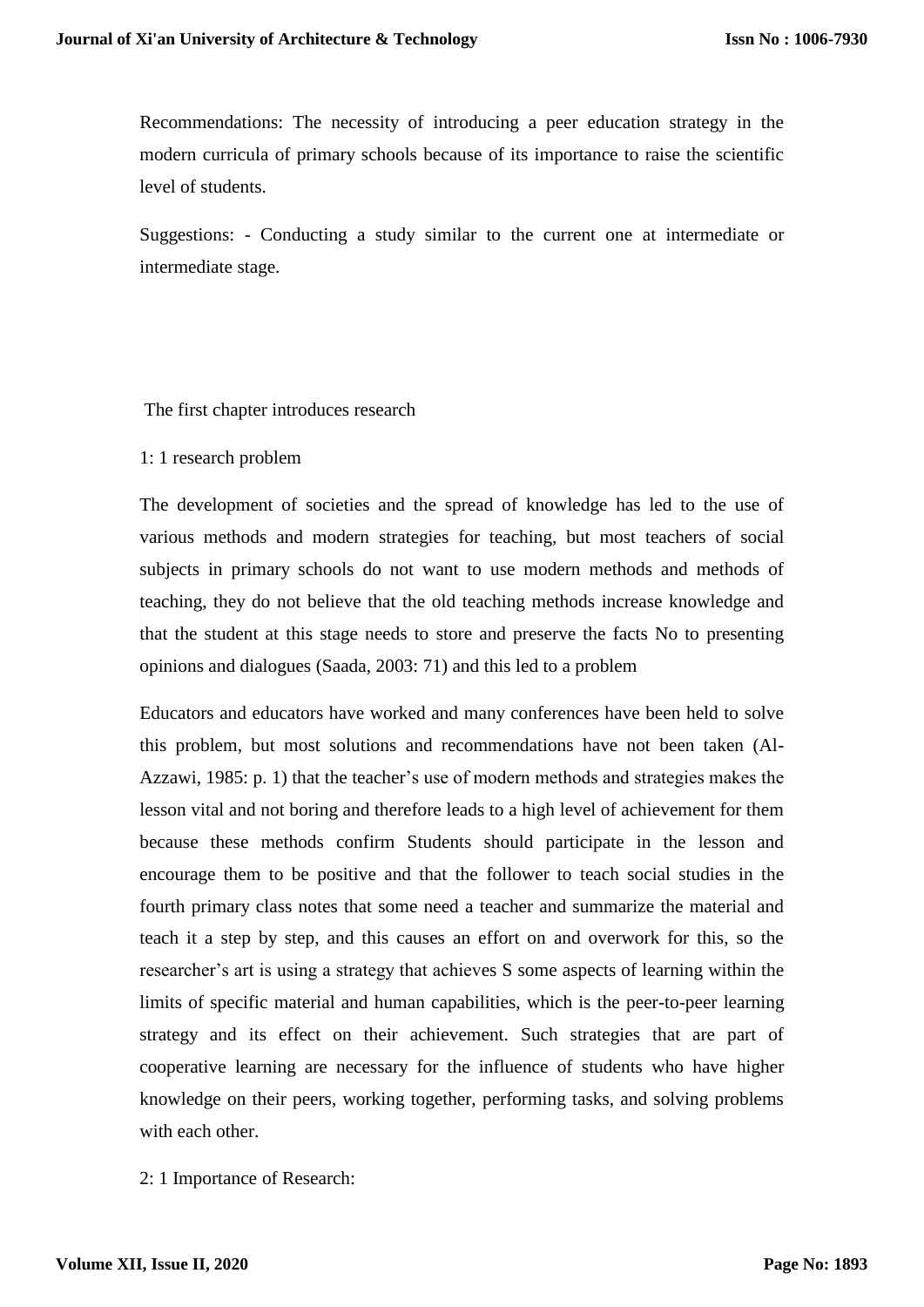The attention of educators and officials is directed to the use of new learning strategies that contribute to increasing interaction between students and making them the main axis in the educational process. Several conferences were held for that purpose which called for attention to teaching methods, strategies and methods, and it recommended the need to develop effective teaching methods that contribute to developing students 'capabilities and preparations

There is a set of methods and strategies used by the teacher that enable students to obtain educational experiences and reach the desired educational goals (Jamal, 2002: p. 18). One of these strategies is peer education, which is a teaching system in which students help each other based on the fact that education is directed and centered around The learner under the supervision of the teacher promotes metacognition at a faster rate than can be achieved when the student works independently and this thus leads to an increase in their achievement in the academic subject. (Al-Rahawy, 2006: p. 8).

Peer education provides learners with a wide freedom in the field of self-exploration, and the peer group is often seen as fun and entertaining groups for learners, but sociologists emphasize its importance and educational role that it plays in numbers and formation intellectually and socially, and they consider it as an educational system that seeks to achieve its functions: , 316)

Many educators and researchers emphasized the effectiveness of the peer teaching method as it supports active and effective education by promoting and addressing learning difficulties (Al-Harthy, 2007, 4).

The peer teaching method helps the teacher to reduce the pressure on him and uses such education in classes with large numbers and varying achievement levels and makes this method centered on students instead of the teacher and thus the students become active and positive participation.

Peer education promotes metacognition at a faster rate than can be achieved when the student is working independently, in which pupils are organized in the form of small groups by the teacher, an interactive method and some have classified it as coming within what is called parallel education that this strategy eliminates boredom and is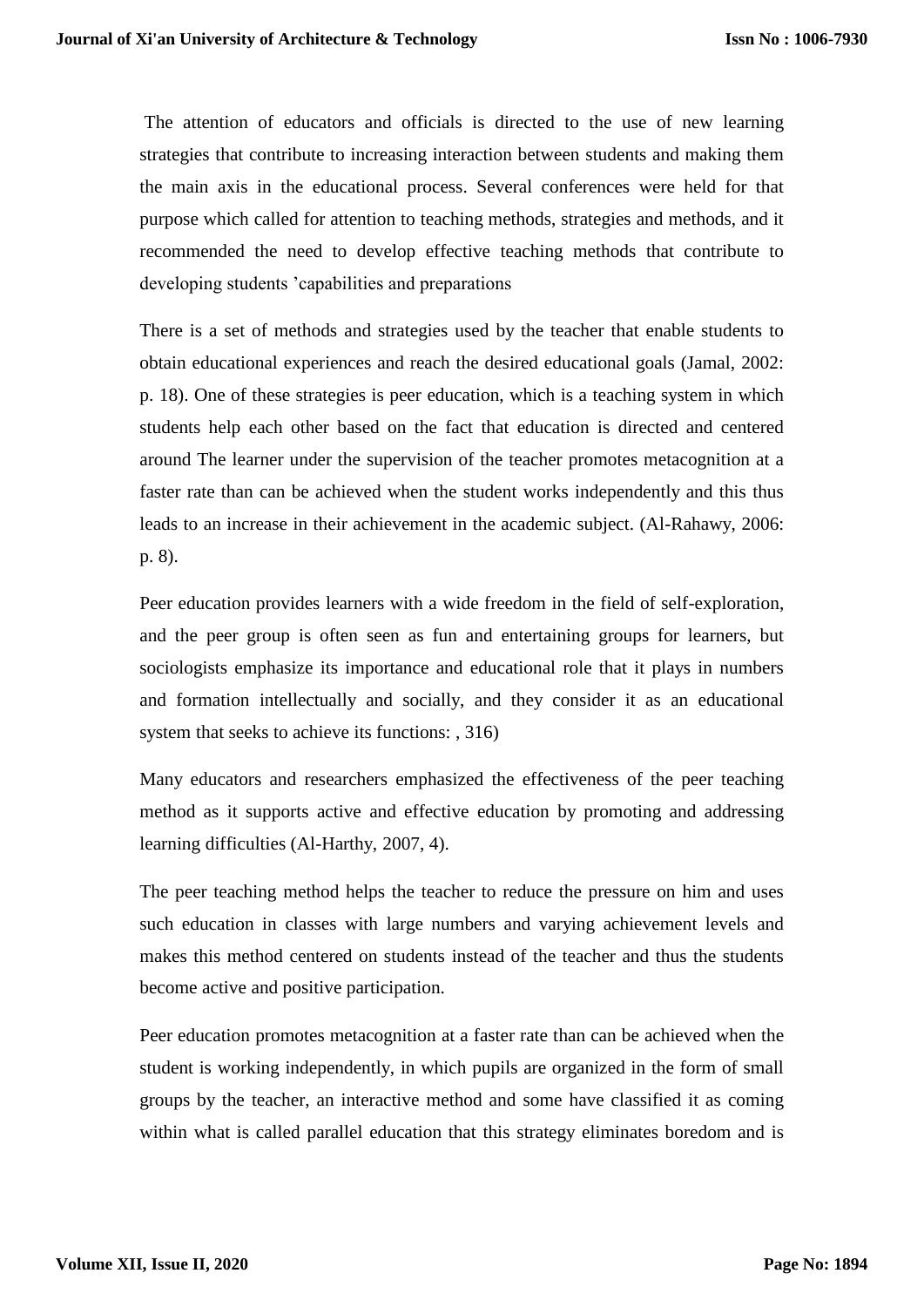The lesson is exciting and interesting, and many studies have recommended the need to use a peer teaching strategy because of its positive and effective teaching effect.

• So what is the importance of the peer education teaching strategy?

For the student ((it gives the student self-confidence. Spreading the spirit of cooperation between the students, giving the student the opportunity to ask without shame or fear because he asks him and not the teacher

For the teacher ((This strategy gives an opportunity for the teacher to follow up on other work related to the lesson, the subject teacher's distance from speech and traditional methods to follow the lesson, and this leads to the consolidation of trust between the teacher and students and leads to an increase in their achievement of the subject

\* The stages of implementing the peer education strategy:

Preparation stage: This stage is determined by preparing the student and informing him of how to use this strategy

The subject teacher determines the groups of students, the responsibility and role of each student in the group, the preparation of the educational material and the assessment tools

- Implementation phase: apply what was prepared in the previous stage, and the pupil and teacher will make corrections to the students

The evaluation stage: The first two steps are the interim evaluation: During the course submission, the second is the final evaluation: The students are evaluated by asking questions at the end of the lesson and answering them (Attia, 2009: p. 78)

Conditions for using the peer teaching strategy

((The psychological closeness and acceptance of the peer to the peer, and the interaction with the peer, that the peer is able to the subject of the required lesson, that he has a personal strength that affects the learners, provide the academic climate in the classroom, prepare the assessment tools to identify the changes that occurred with the learners (Abdel Karim, 2008: P. 29)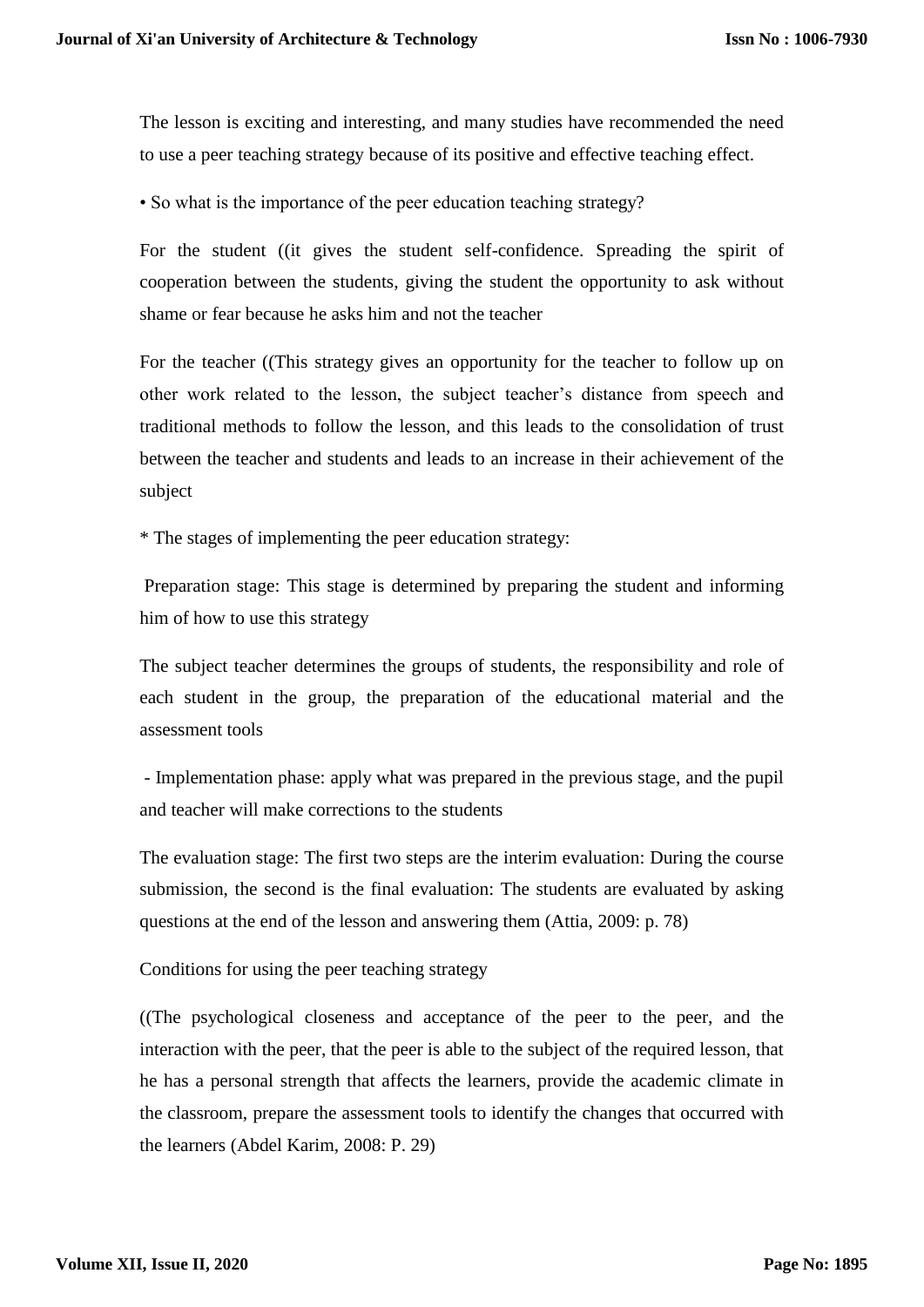\* Peer education models

1. The peer form inside the classroom

The pupils in this form are organized into groups, each consisting of two students and more, whose members meet at teaching times (in the classroom). It requires little supervision and guidance from the teacher.

2. A model for educating students from higher grades to associate with lower grades

Students from the higher classes help them to associate with the lower classes

3. Sergeant model

The teacher divides the class into groups and assigns one of the students a corporal for each group. This student takes the position of the teacher inside the group

4. Out-of-school education model

This model is intended for students who drop out of school or students whose needs are not adequately met in school (Al-Rahawy, 2006: p. 23).

\* The importance of peer teaching

1. Students deal in a cooperative way and this generates love and appreciation between them and the improvement of social relations between them

2. It leads to the development of academic skills for students and pairing

3. Accustom the student to take responsibility and develop oneself towards himself and his colleagues

4. It leads to overcoming the negative effects of some students, such as poor hearing or speech, and this leads to poor self-confidence (Al-Harthi, 2008: p. 28) (Abdullah, 2010: p. 103)

Peer teaching aims to join students and work together to reach elected goals, diagnose errors, and how to remedy them

From the above, the importance of the study is demonstrated.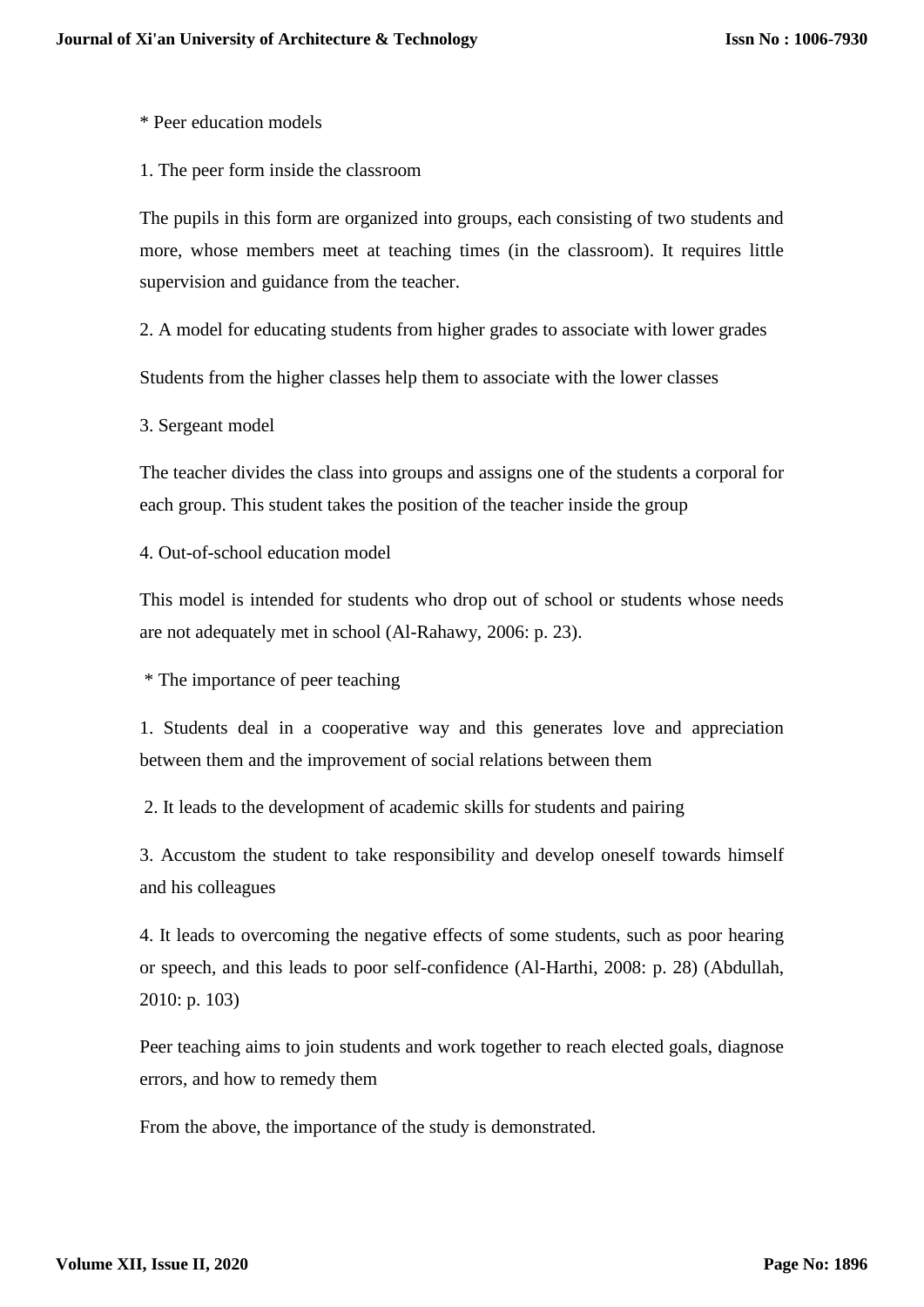1. Peer teaching is one of the modern teaching strategies, and it pays attention to the student and emphasizes his abilities in learning

2. This study is in response to the recommendations of the conferences by introducing modern strategies to raise students' achievement in school subjects.

3. Developing students 'creative capabilities and opening horizons for them to implement modern teaching strategies

4. Lack of studies dealing with the pairing strategy (as far as the researcher is aware and familiarized with it) in the achievement of fourth-grade primary school students with social studies.

Based on the foregoing, the researcher decided to prepare this study to identify the effect of using the peer learning strategy in achievement among fourth-grade primary students in the subject of social studies.

1.3 Research objective:

Current research aims

Identify the effect of using a peer-to-peer learning strategy on the achievement of fourth-grade primary students

4: 1 research hypothesis

There were no statistically significant differences between the mean scores of the experimental group that used peer learning to control the achievement.

1: 5 Research Limits

1: 5: 1 The Human Domain: Fourth-grade primary students in the first Rusafa education

2: 5: 1 Timeline: From 5/11/2019 to 8/1/2020

6: 1 Defining Terms:

1: 6: 1 pairing instruction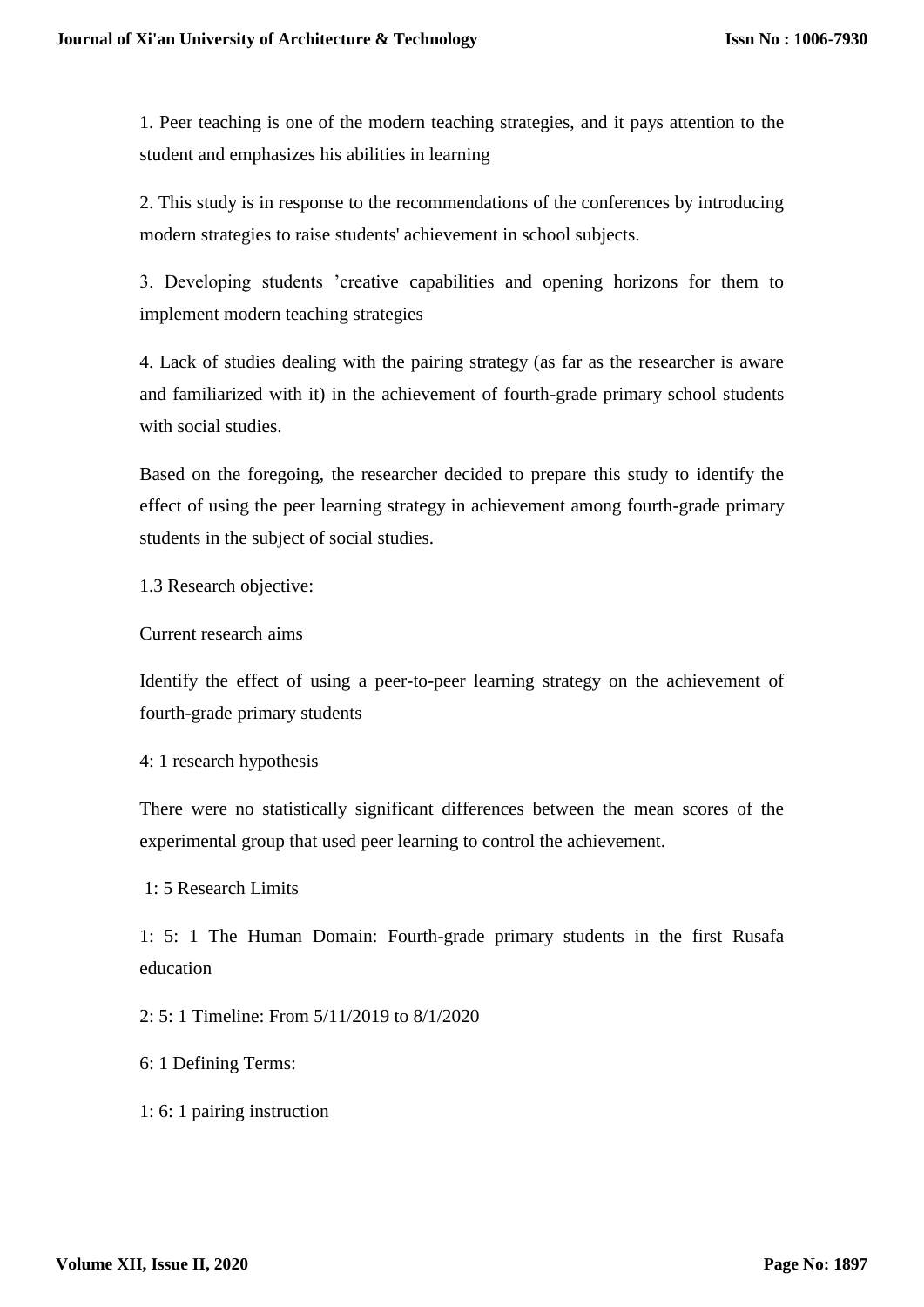\* Define it (Ibrahim, 2004): "A method by which individuals teach one another, such as some students teach one of the most important ones with less or less age and achievement in their fundamentals" (Ismael 2006), 8 (Abraham, 2006).

Al-Muhairi (2009): A learning represented by a trained student who trains a student with an undergraduate academic level  $*$ 

\* Othman (2011) defined it as a "method for training students to perform a specific skill based on fellowship in order to provide mutual assistance and support through mutual observation and return feedback in the performance of the recurring feedback in (the following recursive feedback):

Procedural definition of peer teaching: It is a teaching process that is characterized by the participation of two students, one of whom is highly educated, and she is teaching another student with a solid achievement in order to raise their level of achievement in the subject of social studies.

2: 6: 1 academic achievement

\* Abu Gado (2003) defined him as: "The result of what the student learns after a certain period of time has passed and can be measured to the degree that the student gets in an achievement test for the purpose of knowing the success of the strategy that the teacher devises and plans and what the student gets that is translated into degrees" (Abu Gado , 2003, p. 425).

\* Abdul-Hamid (2009) is a codified tool consisting of paragraphs from questions intended to measure the individual's previous learning in one or several academic subjects (Abdel-Hamid, 2009: p. 78).

3: 6: 1 Elementary school: This stage is considered the primary stage within the educational ladder in Iraq, as it begins in the first grade of primary school and ends in the sixth grade after that, the student is granted the primary certificate after graduating from this stage and its duration is six years

Chapter II

2 previous studies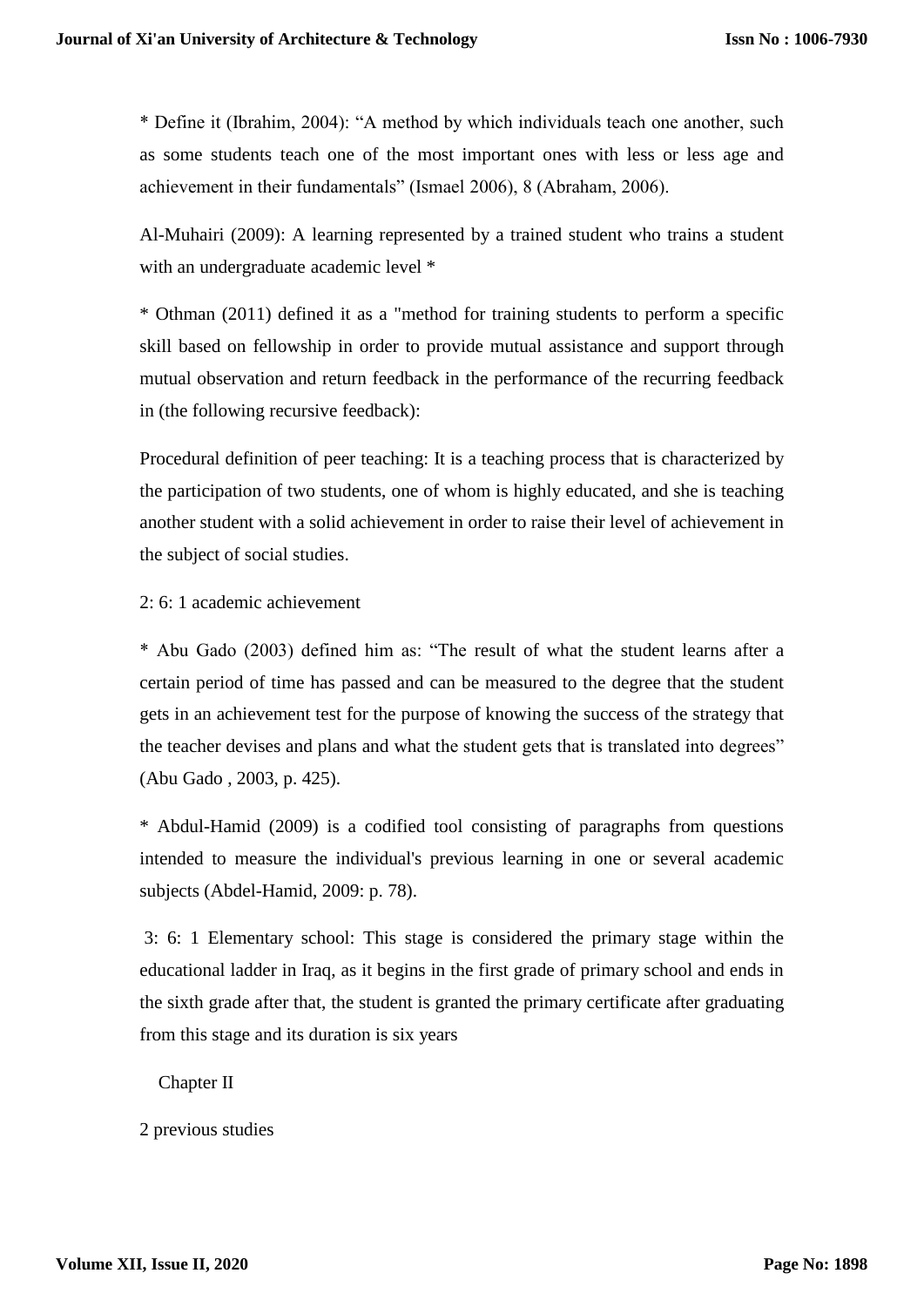1: 2 Study El-Desouky (2016) The Impact of an Organized Association Teaching Strategy Based on Integrated Learning in the Development of Some Indesingn Program Skills and Problem Solving Skills for Professional Diploma Students E-Learning

Research Sample: The sample consisted of (20) male and female students from the Professional Diploma students / College of Education / Minia University

Research tool: The researcher prepared a cognitive test and a card to observe learners' performance of the program skills and used the scale of problem-solving skills among university students from the numbers of Muhammad Ahmed Shaheen (2013)

Research results: peer education strategy, systems based on combined learning led to improved cognitive achievement, thalamic, and problem-solving skills for studyspecific students (Desouki 2016: p. 73)

2: The Al-Ghamdi Study (2012)

The name of the study: The effectiveness of the peer teaching strategy in developing the skills of memorizing the Holy Qur'an, its effect among the fifth primary students in the Holy Qur'an schools (Makkah)

Research sample: The sample consisted of (38) female pupils from the fifth primary class

Research tool: The researcher followed the semi-experimental approach

Research Findings: The presence of significant differences in each of the skills of Quran memorization for the benefit of the experimental group (Al-Ghamdi, 2012: p. 1).

3: 2 Study of Al-Hayali and Ammar (2011): The effect of using the peer education strategy in developing some of the reading skills and retaining them in special education students in the subject of reading

Research sample: Restricted to the third primary pupils of both sexes, the experimental group (11), the control student (9)

Research tool: The researchers developed tools to measure the three skills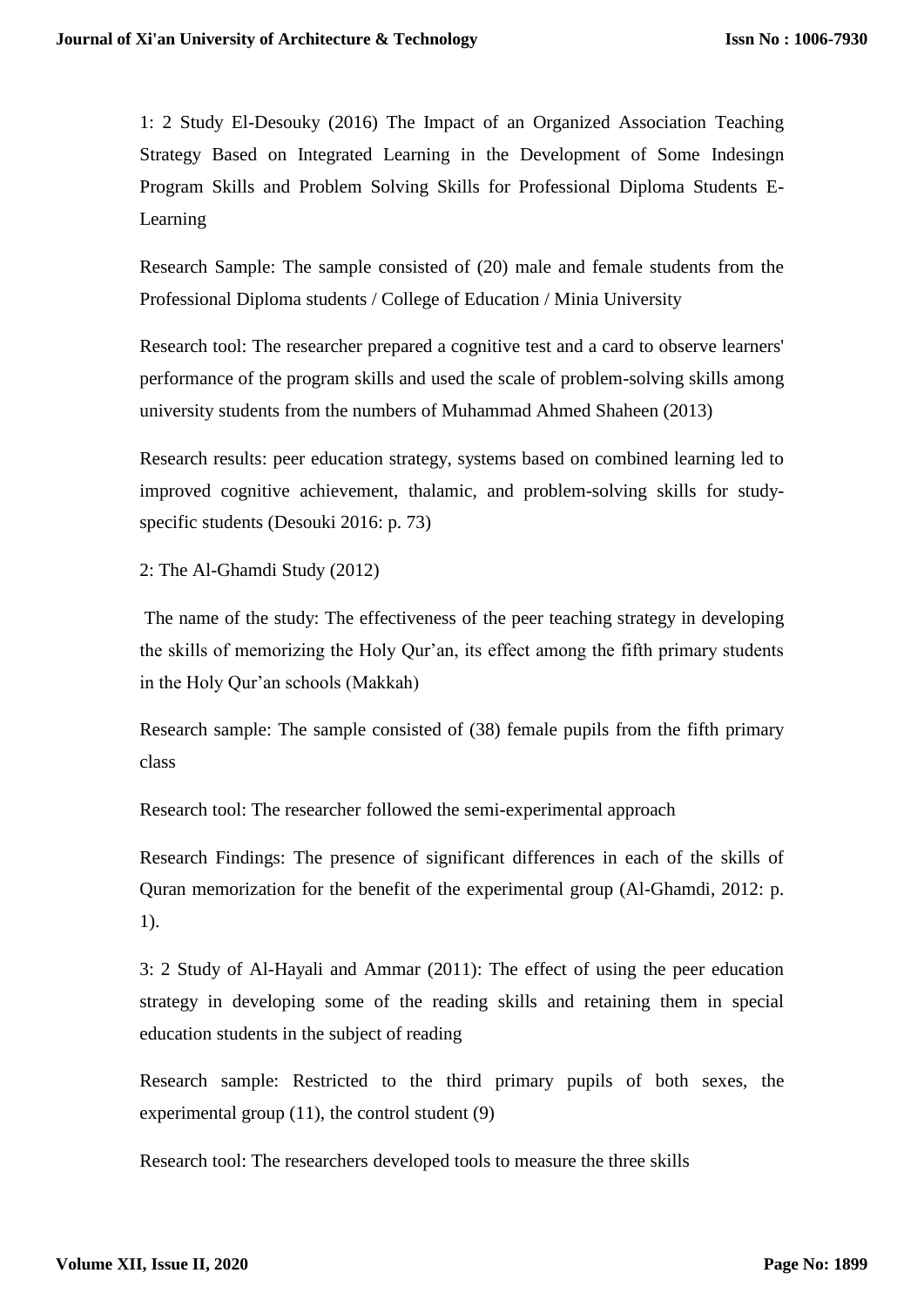Research Results: \* The presence of statistically significant differences in favor of the experimental group in developing the speed of reading skill

\* There were no statistically significant differences between the experimental and control groups (in developing the skills of reading health and accuracy), while the retention test was in favor of the experimental group in reading skills and accuracy (Al-Hayali and Ammar, 2011: p. 1).

Benefits from previous studies

1 Using it to determine the research problem

2 Choose both the research methodology and the sample and how it is equivalent.

3 Enable the researcher to set up the search tool

4. Benefiting from the recommendations made by previous studies

Chapter Three Research Methodology:

Experimental research is one of the types of educational research and it is considered one of the most accurate (Al-Zobaie, 1981, p. 87).

1: 3: - experimental design

 The experimental design is a blueprint and a work program for how to carry out the experiment and aims to identify the research groups and choose the appropriate statistical means. Figure 1 shows this.

Figure 1 experimental design

| Dependent variable | Independent variable    | the group          |
|--------------------|-------------------------|--------------------|
| Achievement test   | Peer education strategy | Experimental group |
|                    | Without activity        | Control group      |

3 Research community and sample:

 The current research requires choosing a primary school from Baghdad schools, provided that the number of people in it is not less than two divisions. The researcher has chosen the Arbid Primary Mixed School intentionally due to the proximity of the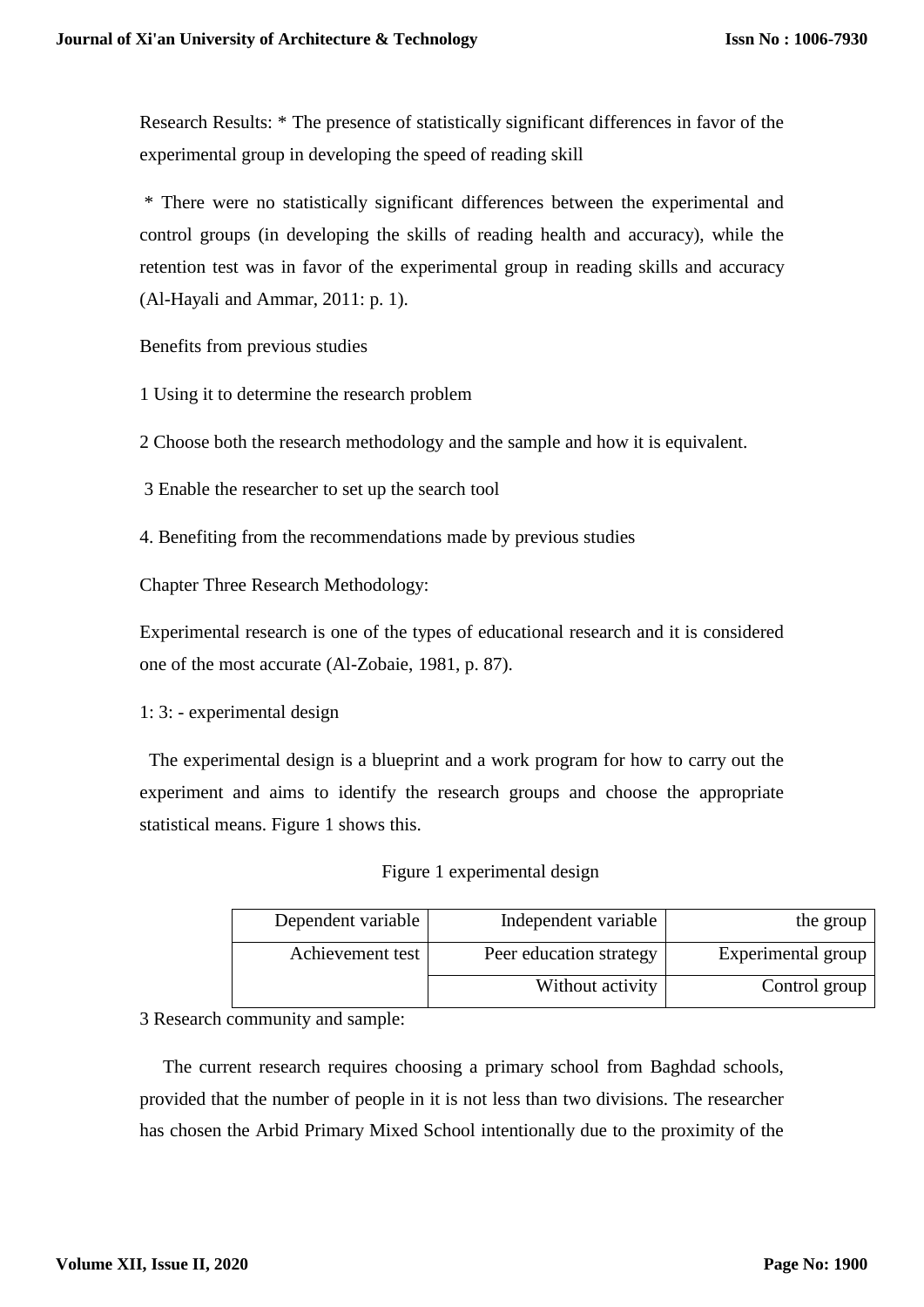school and the expression and cooperation by the school administration with the researcher

The researcher randomly selected the Division (B) of the experimental group that will study the pairing teaching strategy (A), the officer who will study in the traditional way.

The number of pupils of the two divisions reached (55) pupils. After excluding the students who failed from the two divisions because they possess previous experience, which may affect the accuracy of the research results and they numbered (5), the sample became (26) pupils of the experimental group, and (24) pupils of the control

3: 3 Equivalence of the two research groups: The researcher equated the two research groups with some variables, which are:

 (The chronological age of students, calculated in months) (Academic achievement of parents) (Academic achievement of mothers).

1: 3: 3 chronological age calculated in months:

The researcher used school cards to obtain the required information about the sample members with regard to the age, as the average age of the experimental group students reached (131.00) months, and the control (128.00), (0.05), as the calculated T value  $(0.55)$  was less than the T value Table  $(2,11)$ , and with a degree of freedom  $(48)$ , which indicates that the two research groups are statistically equivalent in time age, and Table (1) illustrates this.

Table (1)

Parity of students of the two research groups in chronological age, calculated in months, using the T-test for two independent samples

| Statistically                           |       | <b>Value t</b> | <b>Degree</b> | <b>Standard</b> |          |            | No.              | the group |
|-----------------------------------------|-------|----------------|---------------|-----------------|----------|------------|------------------|-----------|
| significant<br>at<br>the level $(0.05)$ | table | calculate      | free          | venation        | variance | <b>SMA</b> | person<br>sample |           |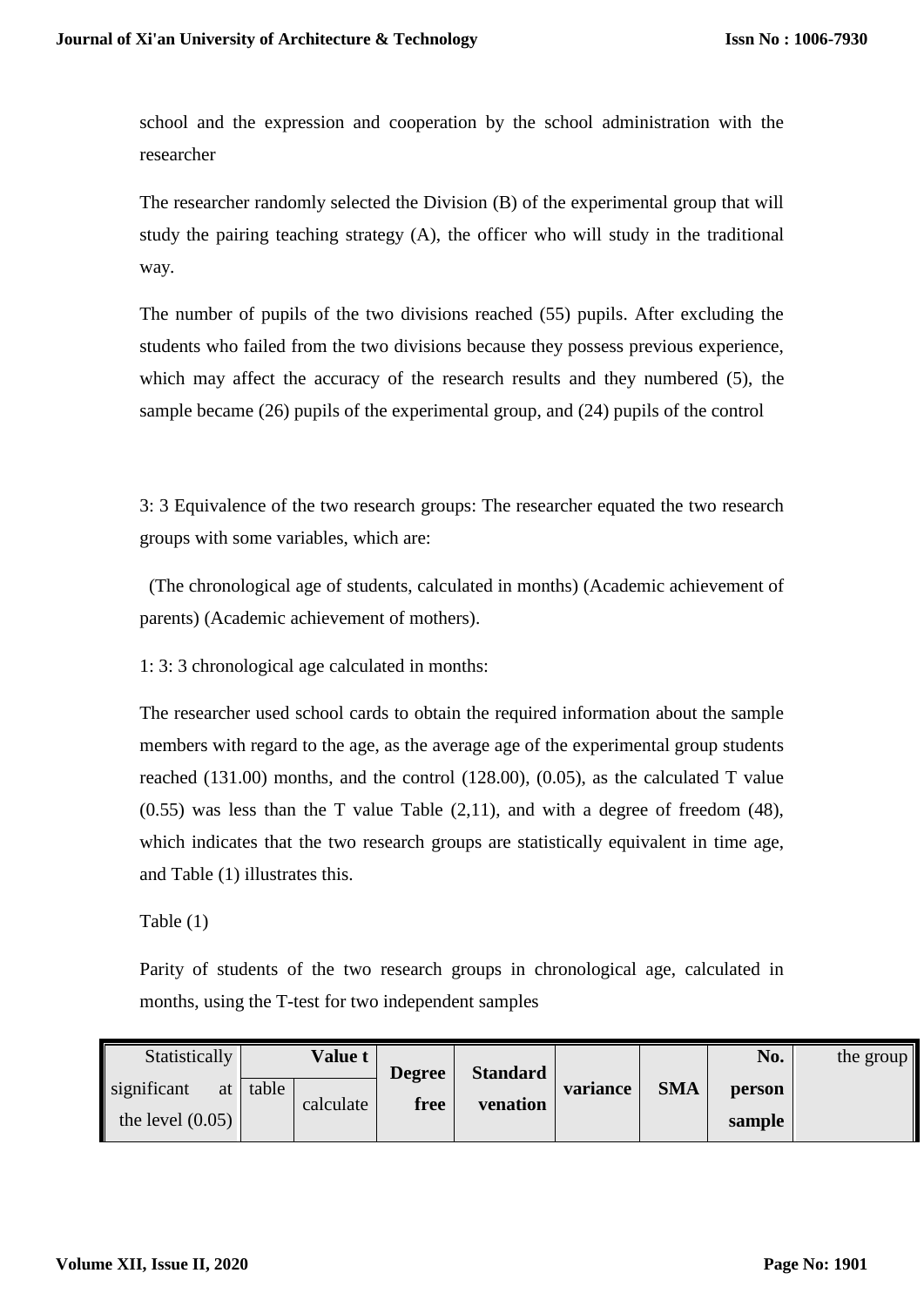| Significance   $12.1$ |      |    | 11.55 | $135.839$   131.00 | 26              | Experimental  |
|-----------------------|------|----|-------|--------------------|-----------------|---------------|
| level                 | 0.55 | 48 |       |                    |                 | group         |
|                       |      |    | 13.49 | $210.221$   128.00 | 24 <sup>1</sup> | Control group |

2: 3: 3 Academic Achievement for Parents:

The two research groups were statistically equivalent in the academic achievement of parents, as data results using the Chi square showed that the calculated value of (Ca2) (0.89) is smaller than the value of (Ca2) tabular (5.991) at the level of significance (0.05) with a degree of freedom (2) and table ( 2) Show that.

Table (2) Frequencies of Academic Achievement for Parents of Students of the Two Research Groups and Calculated and Tabulated (Ka2) Value

| <b>Statistical</b><br>significance | Value ka |           | Academic achievement level<br><b>Degree</b> |             |           |      |        | <b>Sample</b> | the group |                       |
|------------------------------------|----------|-----------|---------------------------------------------|-------------|-----------|------|--------|---------------|-----------|-----------------------|
| (0.05)<br>at<br>level              | table    | calculate | free                                        | <b>b.sc</b> | Institute | Prep | Medium | <b>Primar</b> | volume    |                       |
| <b>Not</b>                         | 5.991    | 0.88      | $\mathbf{2}$                                |             | 1         | 5    | 9      | 10            | 26        | Experimental<br>group |
| function                           |          |           |                                             | 3           |           | 5    | 7      | 8             | 24        | Control<br>group      |

3: 3: 3 Maternal Academic Achievement:

It is clear from Table (3) that the two research groups are statistically equivalent in the academic achievement of mothers, as data results using the Chi square showed that the calculated value of  $(Ca2)$  (0.140) is smaller than the value of  $(Ca2)$  tabular (7.810) at the level of significance (0.05) and a degree Freedom (48).

Table (3) Repetitions of the academic achievement for the mothers of students of the two research groups and the calculated and tabulated value (Ka2)

| <b>Statistical</b> | Value ka | Degree | Academic achievement level | <b>Sample</b> | the group |
|--------------------|----------|--------|----------------------------|---------------|-----------|
| significance       |          | free   |                            | volume        |           |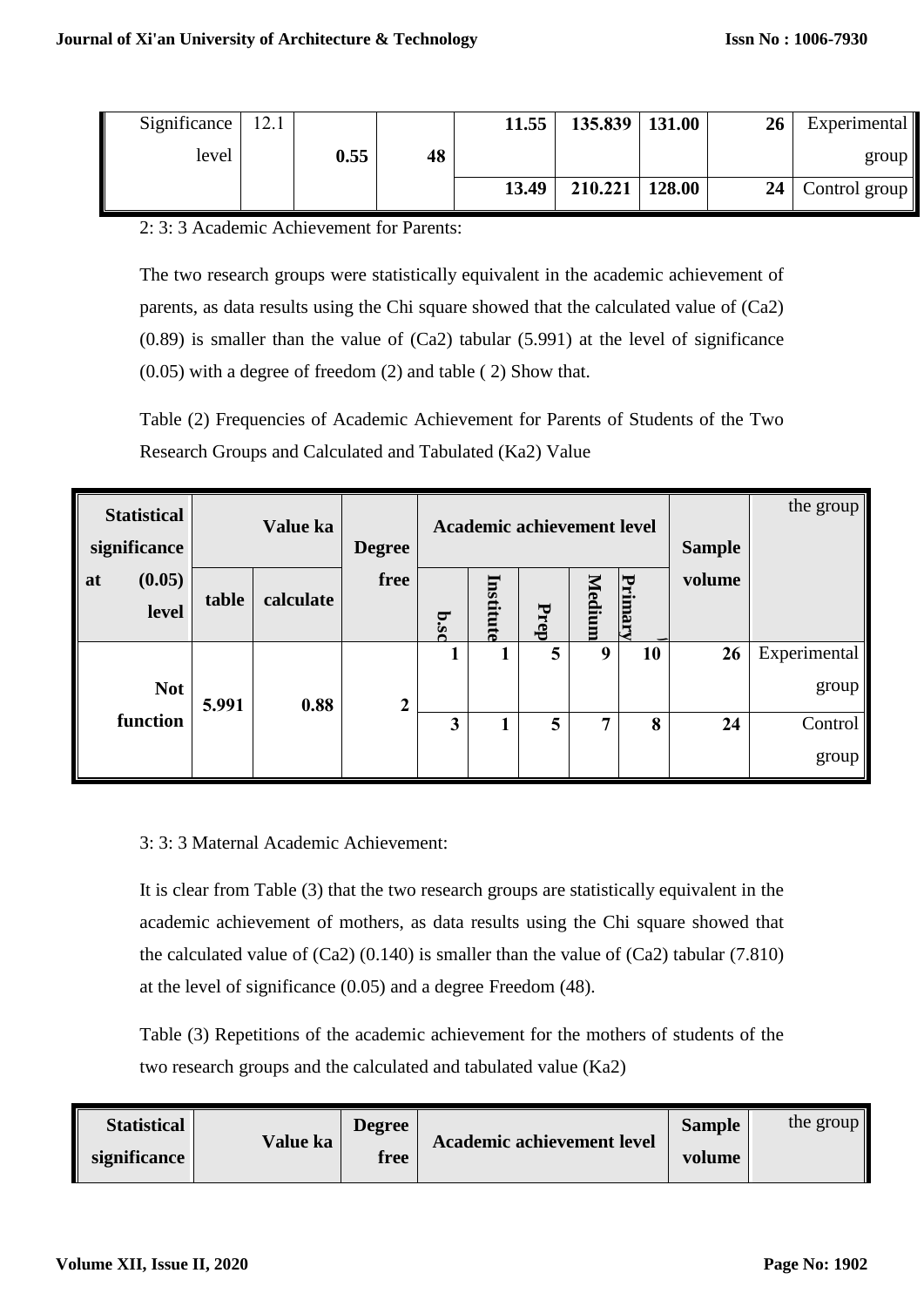| (0.05)<br>at<br>level | table | calculate |   | p.sc             | Institute | Prep | <b><i>Tedium</i></b> | Primar      |    |                          |
|-----------------------|-------|-----------|---|------------------|-----------|------|----------------------|-------------|----|--------------------------|
| <b>Not</b>            | 7.810 | 0.140     | 3 | 3                | 3         | 5    | 5                    | 10          | 26 | Experimental<br>$\gamma$ |
| function              |       |           |   | $\boldsymbol{0}$ | 4         | o    | 5                    | $\mathbf o$ | 24 | Control<br>group         |

3 Adjust for exotic changes

The control of extraneous variables is the essence of experimental research

So the researcher adjusted those variables that affect the integrity of the experiment (accompanying accidents, experimental extinction, maturity, the measuring instrument's selection, the procedures of the experiment)

5: 3: Research Requirements: Current research requires the following:

1: 5: 3. Determining the scientific subject:

The researcher has determined the scientific subject to be taught to the students of the experimental and controlling research groups, which is scheduled to be taught to the fourth primary class students for the academic year 2018/2019,

2: 5: 3 Formulating Behavioral Goals:

The researcher has formulated (70) behavioral goals and presented them to a number of experts and specialists in the methods of teaching social sciences. After reviewing their views, the amendments were made by (30) targets for the level of knowledge, (25) targets for the level of understanding, (15) targets for the level of application.

3: 5: 3 Preparing Teaching Plans:

The researcher prepared the teaching plans that she will teach during the experiment for the students of the two groups. Models of these plans were presented to a group of experts and in light of what the experts showed, the necessary adjustments were made to them and they are ready for implementation.

6: 3 search tool: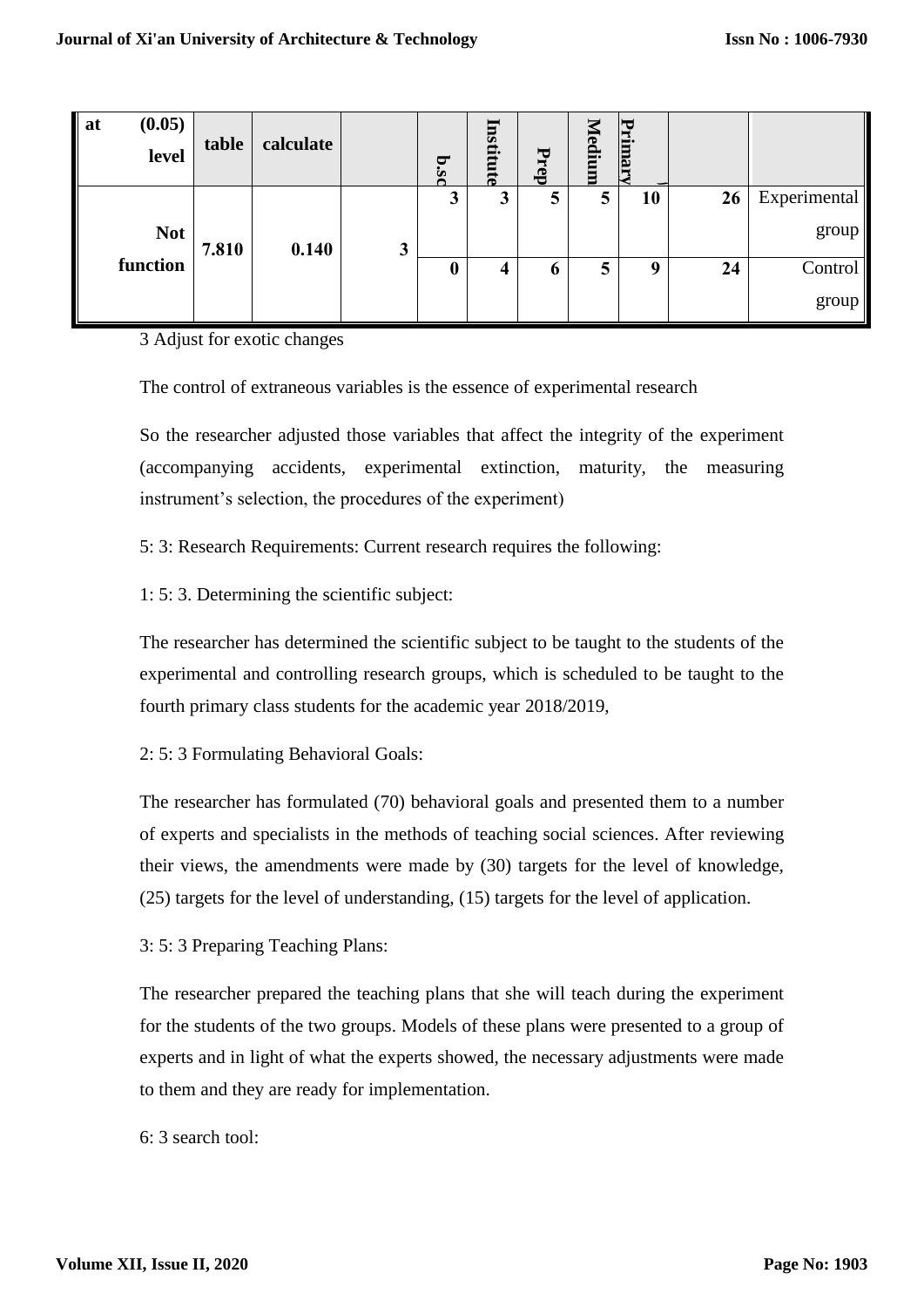1: 6: 3 Preparing the Achievement Test:

The researcher prepared an achievement test for the subject of social studies to measure the effect of the peer education strategy on the achievement of students of the two research groups, and I used in that the specifications table that I prepared for this purpose.

2: 6: 3 preparation (specification table):

The specification table included the behavioral goals for the first three levels of the knowledge field of Bloom classification, (knowledge, understanding, and application), and determined the importance of the topics in light of the number of pages of each topic, while the importance of the goal levels was determined in the light of the number of behavioral goals in each One of the three levels to the total number of goals. (Return, 1985, pp. 148-150)

3: 6: 3 formulation and validation of test clauses

The researcher formulated the achievement test paragraphs, the objective paragraphs of the multiple choice type, in four alternatives

It was presented to a number of experts in teaching methods to express their views. The test obtained an approval rate of (85%) of the total of experts and then the researcher applied the test to the exploratory sample to identify the clarity of the paragraphs and the time taken to answer the test was applied to the statistical analysis sample and extract the discrimination factor Paragraphs and the coefficient of difficulty and effectiveness of the wrong alternatives, and thus the test became ready and applied to the research sample.

4: 6: 3 statistical analysis of test items

1: 4: 6: 3 Level of difficulty of the paragraph:

The aim of identifying the difficulty of the paragraph is to test the paragraphs with the appropriate difficulty and to delete the very easy or difficult paragraphs (Al-Zuwayi, 1981: 77).

The researcher calculated a coefficient of difficulty in the test items and found them ranging between (0.25) and (0.70). This means that the test paragraphs distinguished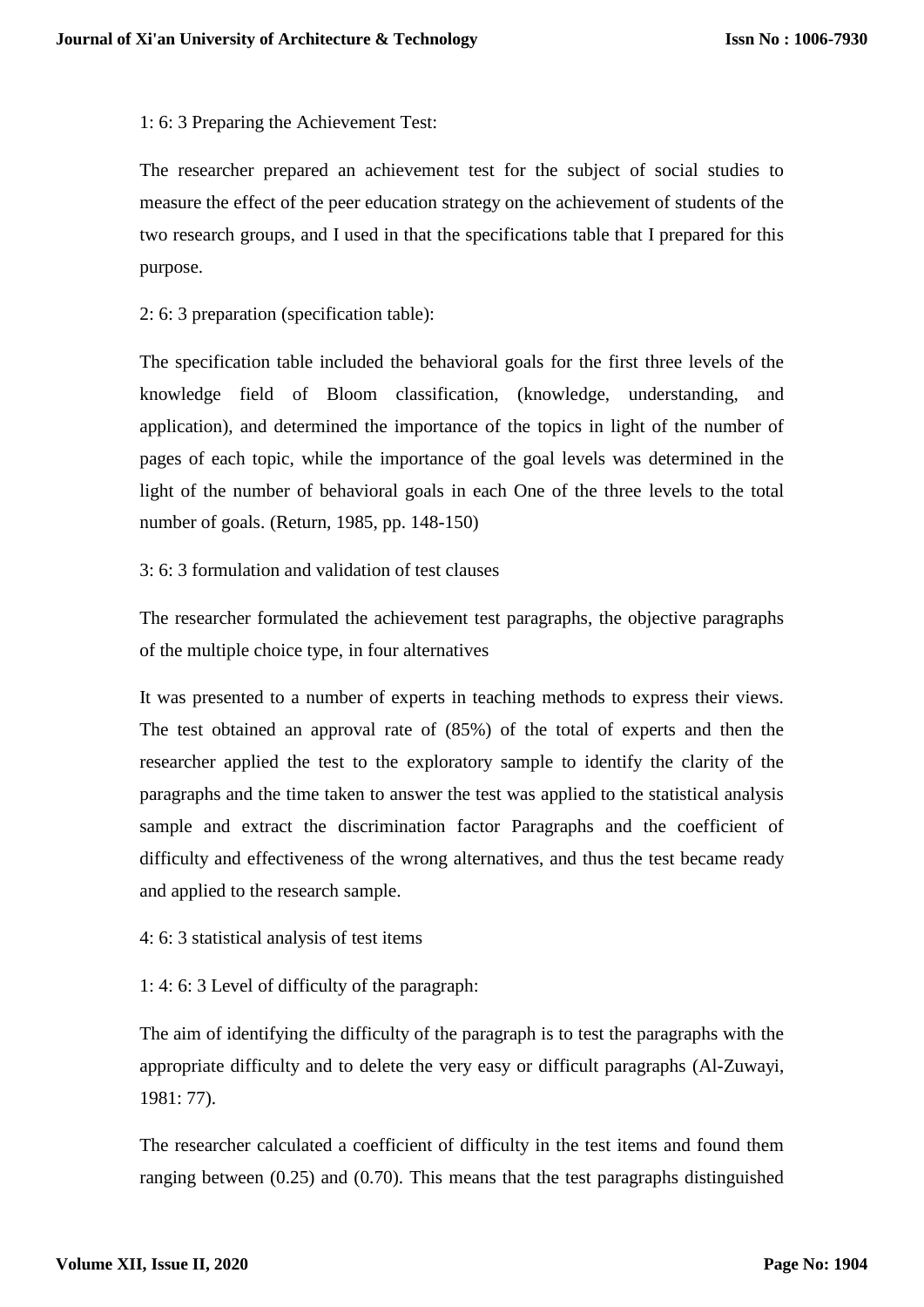between the two groups (upper and lower), so all the paragraphs remained, and Al-Zuwai'i believes that the paragraphs are distinct if the strength of their identification is higher than (0.25)

2: 4: 6: 3 The power of paragraph recognition

The researcher calculated the discriminatory power of each of the test items and found them ranging between (0.33) and (0.60), so the researcher maintained all the paragraphs without deleting or modifying

3: 4: 6: 3 Calculation of the Fixed Coefficient:

The researcher chose the re-test method to calculate the stability of the achievement test if the scores of the statistical analysis sample were adopted and then re-applied the test after two weeks and applied it to the same sample The stability factor reached (80%)

4: 4: 6: 3 The final image of the test, after the completion of the procedures related to the test and paragraphs, has become in its final form the first (15) paragraphs of multiple choice of the second (15) paragraphs of the complement type of the third (10) paragraphs of the type of right and wrong

7: 3: Apply the experiment:

1. The researcher began applying the experiment to the two research groups, on Wednesday 20/2/2019, by teaching two classes per week for each group. The experiment The experiment showed the students, and before starting the actual teaching of the two research groups, how to deal with the teaching method of each group. delegation

The researcher taught the two groups on their own and according to the plans prepared for the experiment, they applied the achievement test to the students of the experimental and control groups at the same time on 04/24/2019.

8: 3 Statistical means: The researcher used statistical means T-test, Kay square, difficulty coefficient Paragraph discrimination coefficient Pearson correlation coefficient Spearman Brown equation (Al-Bayati, 1977, p. 260) (Odeh, 1985, p. 141)

the fourth chapter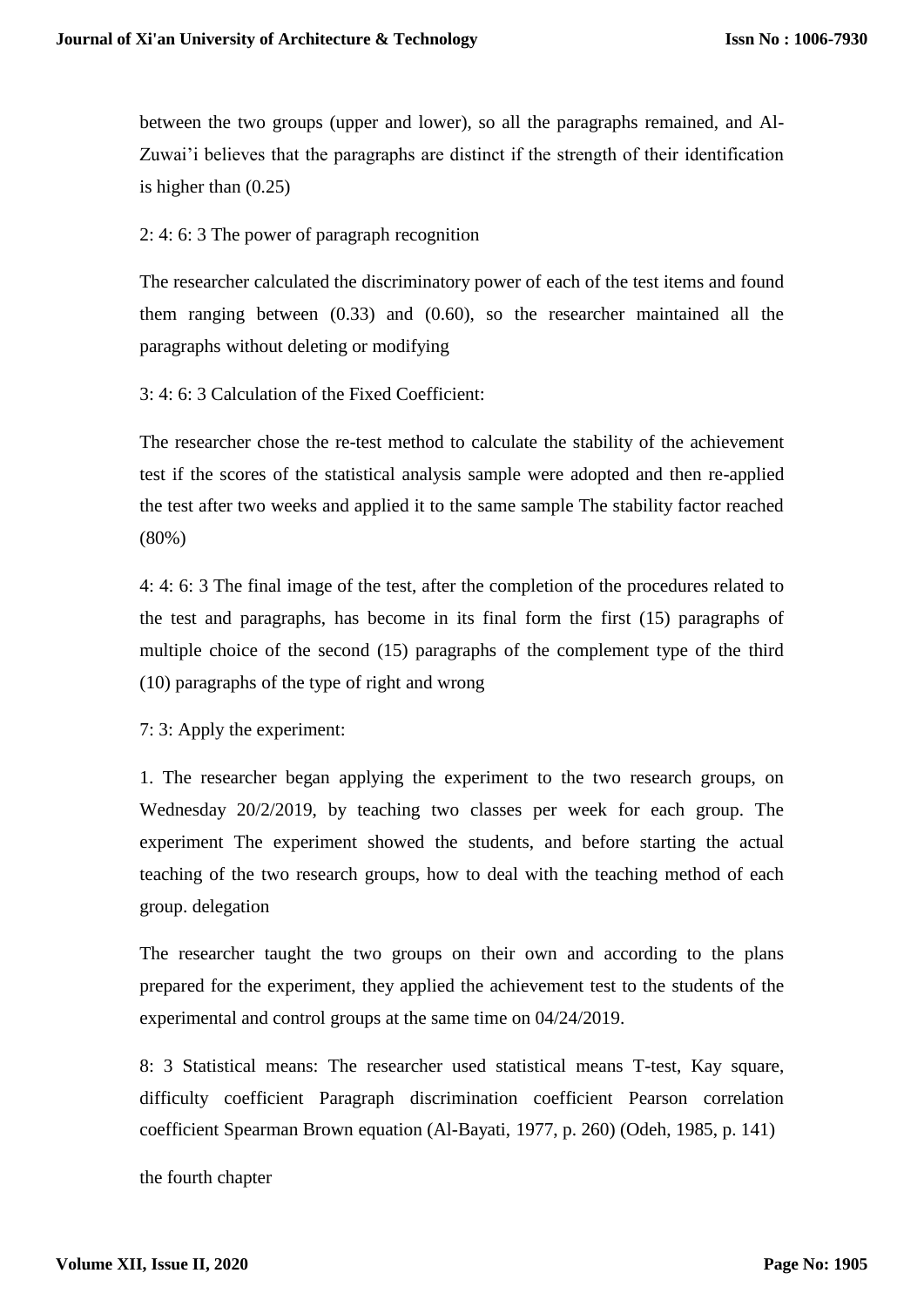## 1: 4 Result display:

To verify the hypothesis, the researcher calculated the arithmetic mean and the variance for the degrees of the two groups using the T-test for two independent

| <b>Significanc</b> |      | <b>Value t</b> | <b>Degre</b> | varianc | <b>SMA</b>       | sampl | the group   |
|--------------------|------|----------------|--------------|---------|------------------|-------|-------------|
| e level            |      |                | e free       | e       |                  | e     |             |
|                    | tabl | calculat       |              |         |                  |       |             |
|                    | e    | e              |              |         |                  |       |             |
| 0.05               | 2.13 | 2.15           | 48           | 24.07   | 26.0             | 26    | Experimenta |
|                    |      |                |              |         |                  |       | 1 group     |
|                    |      |                |              | 46.60   | 23.1             | 24    | Control     |
|                    |      |                |              |         | $\boldsymbol{2}$ |       | group       |

samples. The calculated T value (2.24) is greater than the tabular T value at the significance level (0.05) and the degree of freedom (48) Table (4) shows that

Table (4): The arithmetic mean, the variance, and the calculated and tabulated T value of the students 'scores for the two research groups in the post achievement test.

This means that there is a statistically significant difference between the experimental and control groups in the achievement variable, and in the interest of the experimental group whose pupils studied the peer education strategy and rejected the null hypothesis.

2: 4 interpretation of the result:

The result resulted in the rejection of the null hypothesis, which means that the experimental group students in the achievement test who studied using the pairing teaching strategy surpassed the control group students who studied using the traditional method,

The researcher believes that this result may be due to the following reasons:

1- The peer education strategy has spread the spirit of responsibility not only to the consort, but to all students, because they considered themselves to be responsible for learning.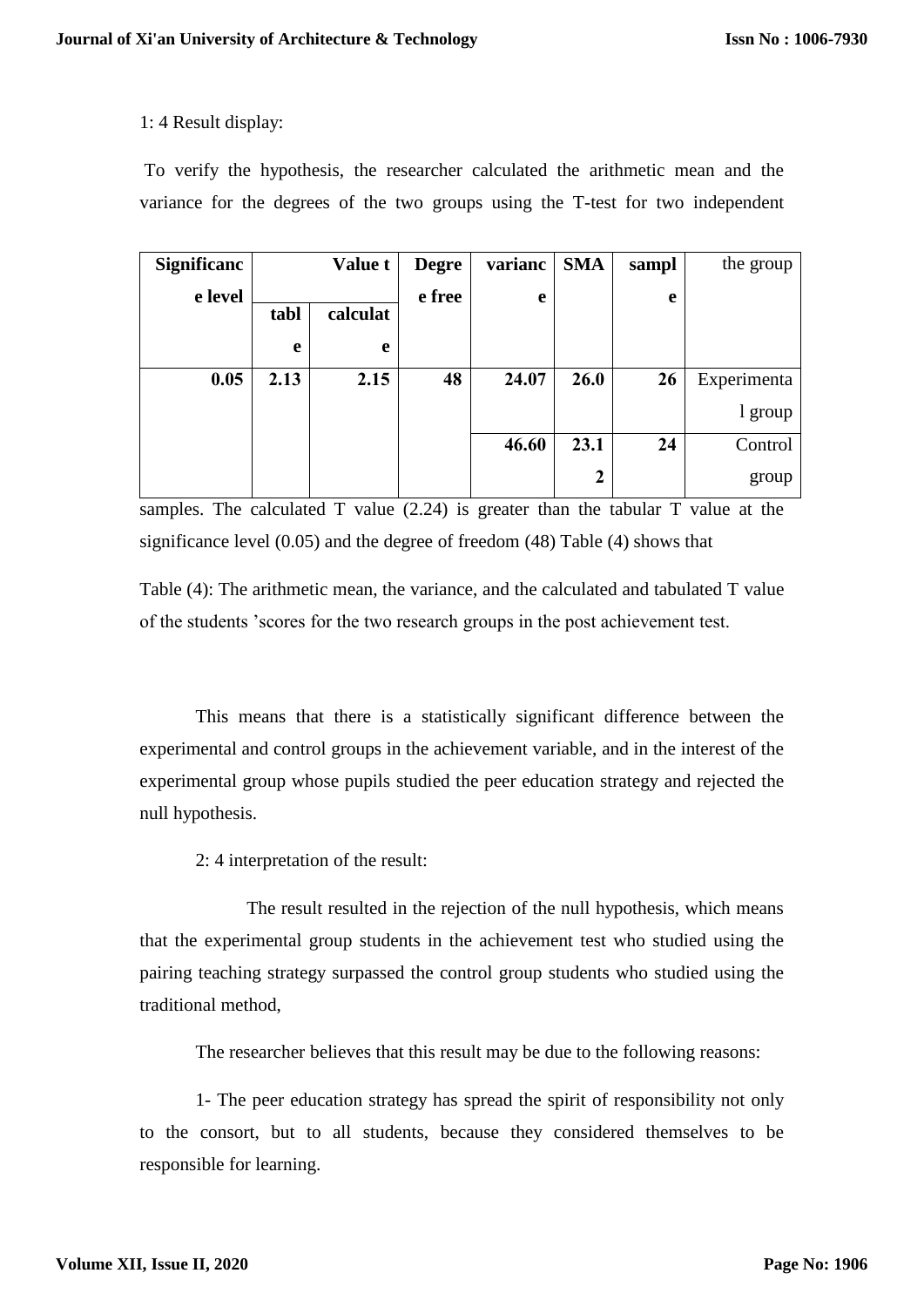2- The peer education strategy provides immediate reinforcement by answering the questions and correcting the mistakes among the students themselves

3- The peer education strategy promotes a spirit of cooperation and a love for help among students

4- The result can be attributed to the fact that the use of the peer education strategy led to an increase in student assimilation and consequently an increase in achievement

5- The pupils in the primary stage are more inclined to imitate their peers, and since the peer in this strategy is the one who gives the information in cooperation with the pupils in the class, this has led to that the pupils have increased their achievement so that they are in the peer position.

6- Using modern strategies that encourage students, reduce boredom and monotony, and renew activity by providing an opportunity for participation and returning them to alertness, attention, and ideals.

3: 4 conclusions

• The peer teaching strategy affected students 'achievement in line with the goal of modern teaching methods

• That teaching with a peer-to-peer education strategy has developed selfconfidence in the experimental group

4: 3 - Recommendations:

In light of the research result, the researcher recommends the following:

1- The necessity of introducing the peer education strategy in the modern curricula of primary schools because of its importance in raising the scientific level of students.

2- Consideration should be given to the use of more than one method during teaching, especially the grammatical style method, which is one of those effective educational methods that give the opportunity to participate and diversify by displaying the readable material.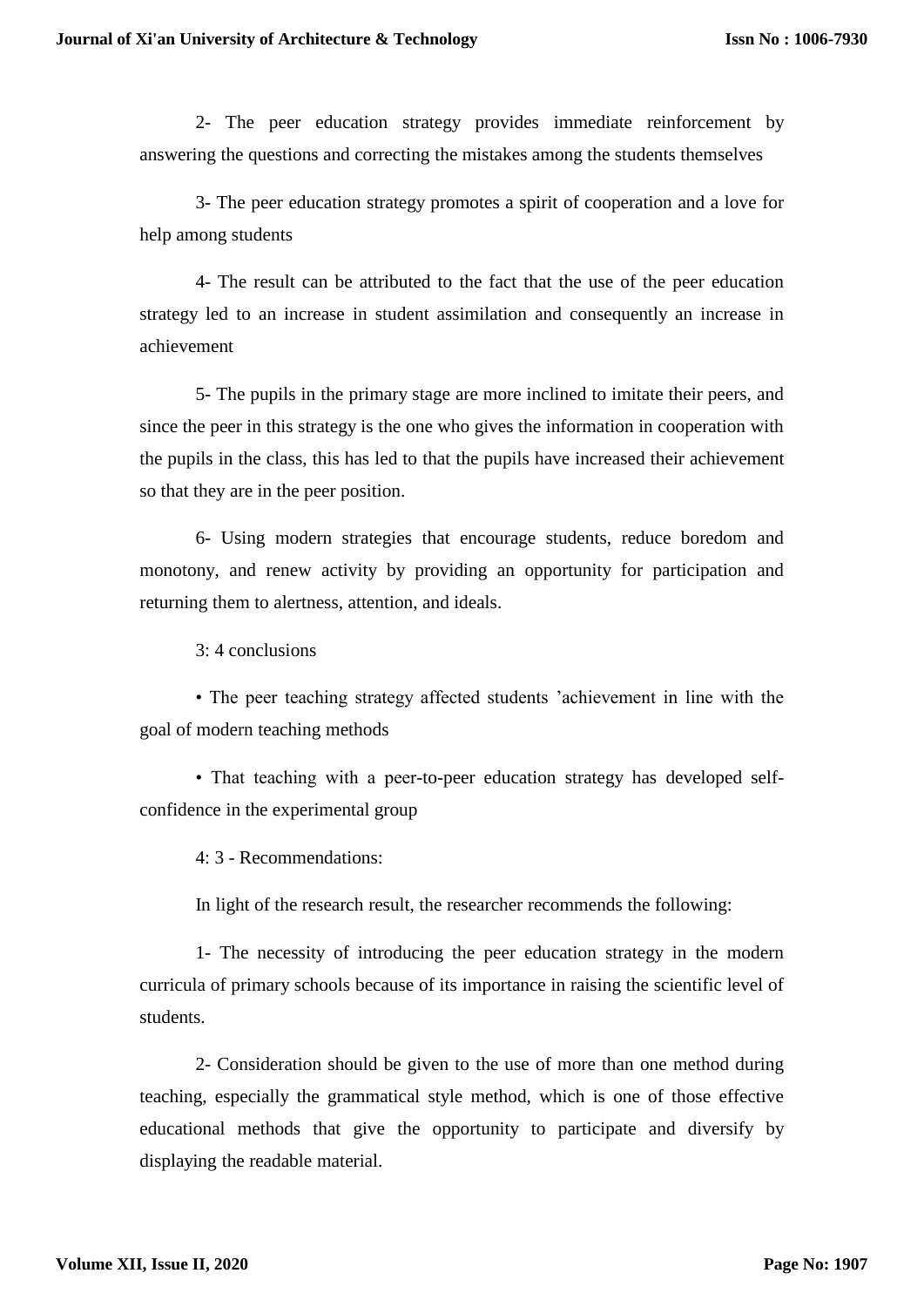3- The necessity of preparing training programs for teachers to train them on how to apply modern strategies, including peer education, how to develop plans to implement this strategy.

4- Conducting workshops for modern strategies that increase students' motivation for the academic subject

3: 4 proposals:

 In light of the results of the current research, the researcher suggests conducting the following studies:

1- Conducting a study similar to the current one at intermediate or intermediate stage.

2- A study similar to the current study to know the effect of peer teaching on other variables such as acquisition, retention, and critical thinking

#### Sources

Ibrahim, Magdi Aziz (2004): Teaching Strategies and Learning Methods, The Anglo Egyptian Library, Cairo, Egypt

Abu Jadu, Saleh Muhammad Ali (2000): Educational Psychology, 2nd floor, Dar Al-Maysarah, Amman.

• Al-Ati, Walid Waad Allah Ali and Qusay Hazim Muhammad Al-Zubaidi (2009): Methods of Teaching Physical Education, Dar Ibn Al-Atheer, University of Mosul

• Al-Bayati Abd Al-Jabbar Tawfiq and Zakaria Athanasios (1977): Descriptive Statistics and Inference in Education and Psychology, First Floor, Press House of the Culture Foundation, Baghdad, Iraq.

• Al-Zobaie, Abdul Jalil (1981): Research Methods in Education, University of Baghdad Press.

• Jamel, Abdul Rahman (2002): Methods of Teaching Social Subjects, Dar Al-Manhajj Publishing and Distribution, Amman, Jordan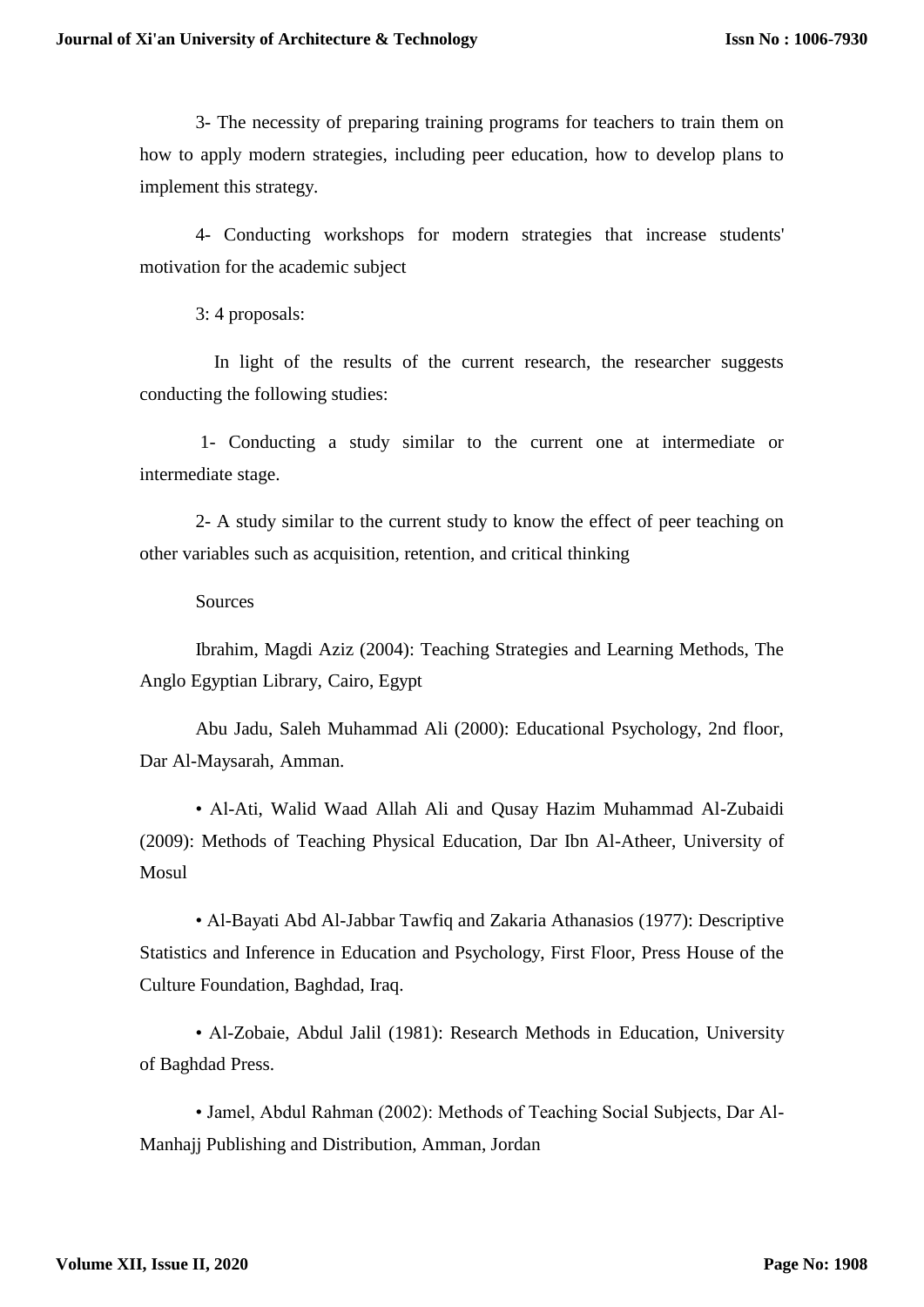• Al-Harthy, Mona Bint Fayhan (2007), The Effectiveness of Peer Teaching Strategy in Gaining Some Job Words for Mentally Retarded Students with Medium Degree, Unpublished Master Thesis, College of Special Education, King Saud University, Saudi Arabia

• Al-Hayali, Ahmad and Ammar (2011): The effect of using the peer education strategy in developing some skills of vocal reading and keeping them in special education pupils in the reading subject "Journal of the College of Basic Education" Volume 11, Issue 2, University of Mosul

• El-Desouky, Wafa Salah (2016): Arab Studies in Education and Psychology ((ASEP Issue 78)

• Al-Rahhawy, Abdul Salam Abdul-Jabbar (2006): The effect of peer teaching strategy on cognitive achievement and retention of teaching methods for students of the Faculty of Physical Education, unpublished Master Thesis, College of Physical Education, University of Mosul.

Abd Al-Hamid, Heba Muhammad (2009): Lexicon of Education and Psychology, Dar Al-Bedaya Publishers and Distributors, Amman, Jordan.

• Abdul Karim, Dalia Farouk (2008): the effectiveness of using a peer teaching strategy in developing a self-concept among students in the Department of Geography at the Faculty of Basic Education, Research in the College of Basic Education, Volume 1, Volume 7, Volume

• Abdallah, Abdel-Razzaq and Haifa (2001): The effect of using two strategies for cooperative learning in acquiring middle-class first-class students scientific concepts and development of curiosity / the Qatari scientific conference, Al-Talluum, 2

• Osman. Afaf Othman, 2008) (Teaching Strategies in Sports Education, 1st Floor, Dar Al-Wafa, Egypt

• Al-Azzawi, Naama Rahim (1985): Career Education for the Language, Ministry of Education, Institute of Educational Training and Development